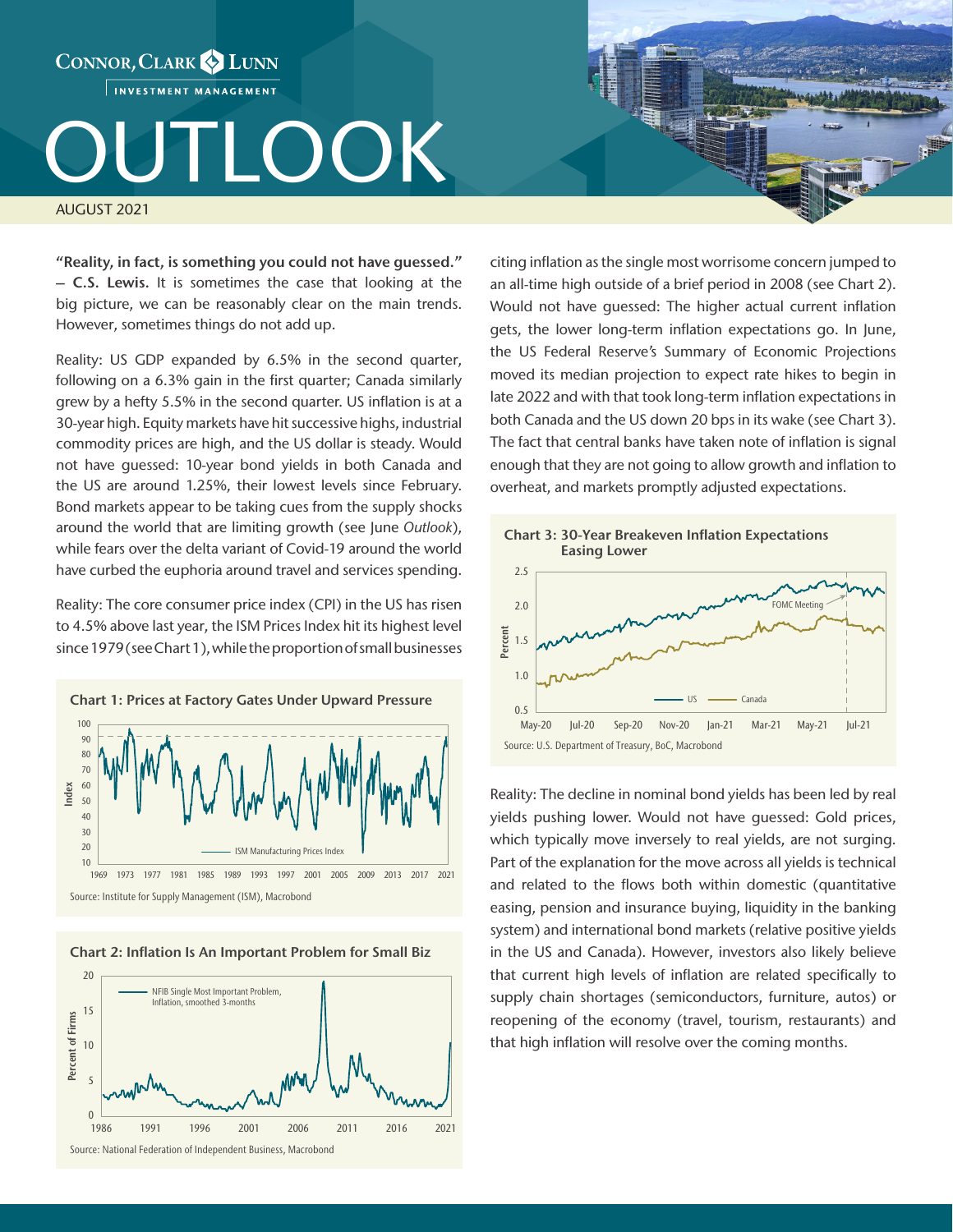Knowing what has happened, what can we take away?

- As real yields remain negative, inflation is (for now at least) transitory, growth remains strong and policy is still accommodative, this is all supportive for both economic activity and financial markets. This is especially true as this cycle should see strong contributions from sectors like business investment on productivity enhancements and broader household spending.
- There is still a strong capability to keep policy easy, as needed. In recent weeks, support measures have been extended, including the US moratorium on evictions for tenants moved forward three months and in Canada, emergency wage and rent subsidies have been extended by one month. Extending support for tenants further will delay any adjustment to rental costs in CPI, but broader home price appreciation coupled with demand as the economy normalizes will likely be another source of upward price pressure.
- The evolution of wages is rising in importance. A general return to in-person schooling this fall, coupled with a larger proportion of the population that is fully vaccinated should lift some of the hesitancy to return to the labour force. However, many workers have found jobs in different industries, potentially matching their skillset to a more attractive career, while many others opted for early retirement as house and equity values boosted wealth. All this suggests higher wages are likely to be a feature of the coming cycle. As a result, mid‑cycle, service sector inflation will come under some upward pressure from labour costs that are not compensated for by higher productivity.

## CAPITAL MARKETS

Even though the big picture strong expansion is being clouded by shorter term bumps in the road, markets continue to perform remarkably well. Most notably, global equities have continued to advance. Strong second quarter corporate earnings are consistently surprising to the upside, which are seen through both bottom-up earnings and top down corporate profits (see Chart 4). These are helped by rebounding activity, easy monetary and fiscal policy, and low bond yields. The S&P/TSX Composite rose 0.8% in July, while the S&P 500 gained 2.4%, each posting its 6th straight monthly rise. With about 2/3 of the S&P 500 companies reporting, EPS releases are beating expectations by about 17%. Much of the positive surprise has come in the tech sector, which is doing much of the heavy lifting as the reflation trade is being put to the test. Sector rotation this past month is favouring defensive sectors, such as health care

400 350 300 Billions CAD Billions 250 200 GK. 150 100 50  $\Omega$ 1990 1995 2000 2005 2010 2015 2020 Source: Statistics Canada, Macrobond

Chart 4: Canadian Corporate Profits Rebounding Strongly

and bond proxies, such as utilities and real estate. The cyclical energy and consumer discretionary sectors lagged the broader index. Similarly, small cap stocks have been flat and emerging markets are down 10%. Equity markets in Asia have weakened, as regulatory action in China soured investor sentiment, property markets softened and weaker growth is causing policy to start loosening. The MSCI China Index contracted sharply, falling 14.2% in July, erasing year- to-date gains. Not all cyclical sectors took a breather, as commodity prices still gained. Base metals, such as copper, still continued to benefit from the pickup in industrial production.

Bond yields globally extended the declines from mid-May. While the US, Australia and the Eurozone led the way with declines in excess of 20 bps, Canadian 10-year yields fell 16 bps, leaving the FTSE Universe Bond Index up 1.03%. The underperformance of Canadian yields reflected the continued pullback in bond buying by the Bank of Canada, and strong commodity price performance. Credit spreads, meanwhile, continued to experience flat to modest widening overall.

## PORTFOLIO STRATEGY

Despite the reversal in some sector trends in the recent month, the economic expansion more broadly will continue to be strong and likely extend until central banks are in full tightening mode. We think it will be at least a year before this process even begins. Despite the higher current inflation, the large supply of workers in labour markets today will have to resolve before prompting policymakers to start hiking interest rates. And because inflation acts with a lag, this implies we will see inflation overshoot its target at some point. This is by design. Instead of rising due to today's transitory factors, inflation will be driven by firming wages and higher shelter costs that will come through the more mature part of the cycle. However, until then, markets will continue to benefit from this current early- to mid-cycle period when corporate profit margins are high, and top line sales continues to grow.